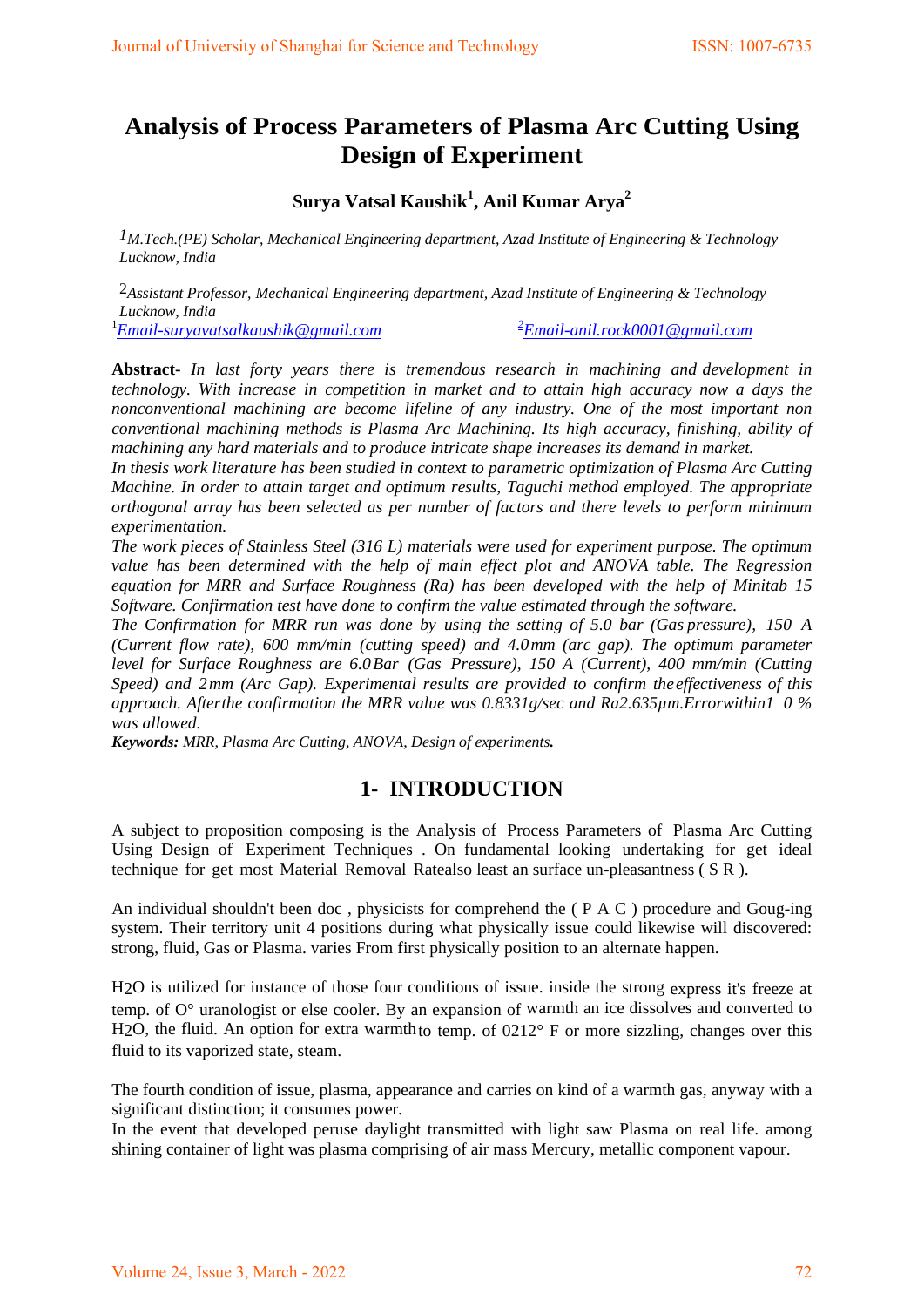For a long time, oxy acetylene cutting has normally an strategy to determination for rapidly slicing through plate. In the course of recent years plasma cutting has pretty much appropriated, for a couple of magnificent motivations to possiblygenerally fundamentally.

Plasma stream which will the cutting is more smoking And smaller then an oxy- acetylene fire, that kerfs expansiveness a littler, or might be cleanser cuts. which marks PAC altogether appropriate to Cutting level strong, an errand the oxy- acetylene cutting light isn't fundamentally appropriate for before it lefts stores of dross over sides. A Tight focal point of plasma circular segment will in general weaken heat twisting inside the cut segments.

## **1.1. PROBLEM STATEMENT**

A Gas circular segment removing is portrayed as far as 2 particular rates. At cuttingvelocities over, the plasma fly doesn't pass alloy portion. On paces underneath, a fluid substance by kerf branches for absolute base portion, shaping of flawedimpurity the best approach for appropriately pick a gas cutting framework. Gaswill cuts during broad choice of cutting specs (flows, base thickened or spout portal distances across) for plasma circular segment cutting of perfect steel materials.

The plasma curve cutting philosophy utilizes a plasma burn with an incredibly thin bore to create a moved bend towards W.P. on middle existing thickness of amongan drag of light. a vitality or force of quick gas stream produced through Plasma light melts, vaporizes or expels alloy by district of error of the spout. Remains are :

- $\triangleright$  Cutting of metal which type?
- $\triangleright$  Power input primary is which during cutting process?
- $\triangleright$  How much thickness to cut?

## **1.2. OBJECTIVES**

This venture is created for survey concerning an gas circular segment cutting specsat wash removing abuse extremity strategy. A most elements of this venture zone unit listed below:

- a) For examine concerning an impact of PAC Specs. at chrome steel.
- b) For style an progression about examination misuse advice about style ofObservations .DOE design for survey concerning ( P A C ).
- c) For examine concerning top mix goals to augmenting an texture Removal Rateto limiting an Ra(  $\mu$ m ) by Taguchi method.

Normally these comes are evolving inside the area here:

- a) Project targets at optimization of cutting specs. Of ( P A C ).
- b) An fabric accustomed chip is chrome material of specs A S T MA240TP316 L.
- c) Style of Experiments layout is recycled for experiment and analyzing with Taguchi technique.

## **2. LITERATURE-REVIEW**

P A C can be strategy which is acclimated remove metal or different alloys (and for the most part different materials) utilizing a plasma burn. all through this procedure, a section (Ar) had carried at rapid away a spout also indistinguishable period of electrical circular segment was made by vapor through spout for exterior to remove, turned assortment of this gas to plasma. It adequately warm liquefy alloy should sliced also shifts adequately quick flow fluid alloy faraway beside a cut. Gas will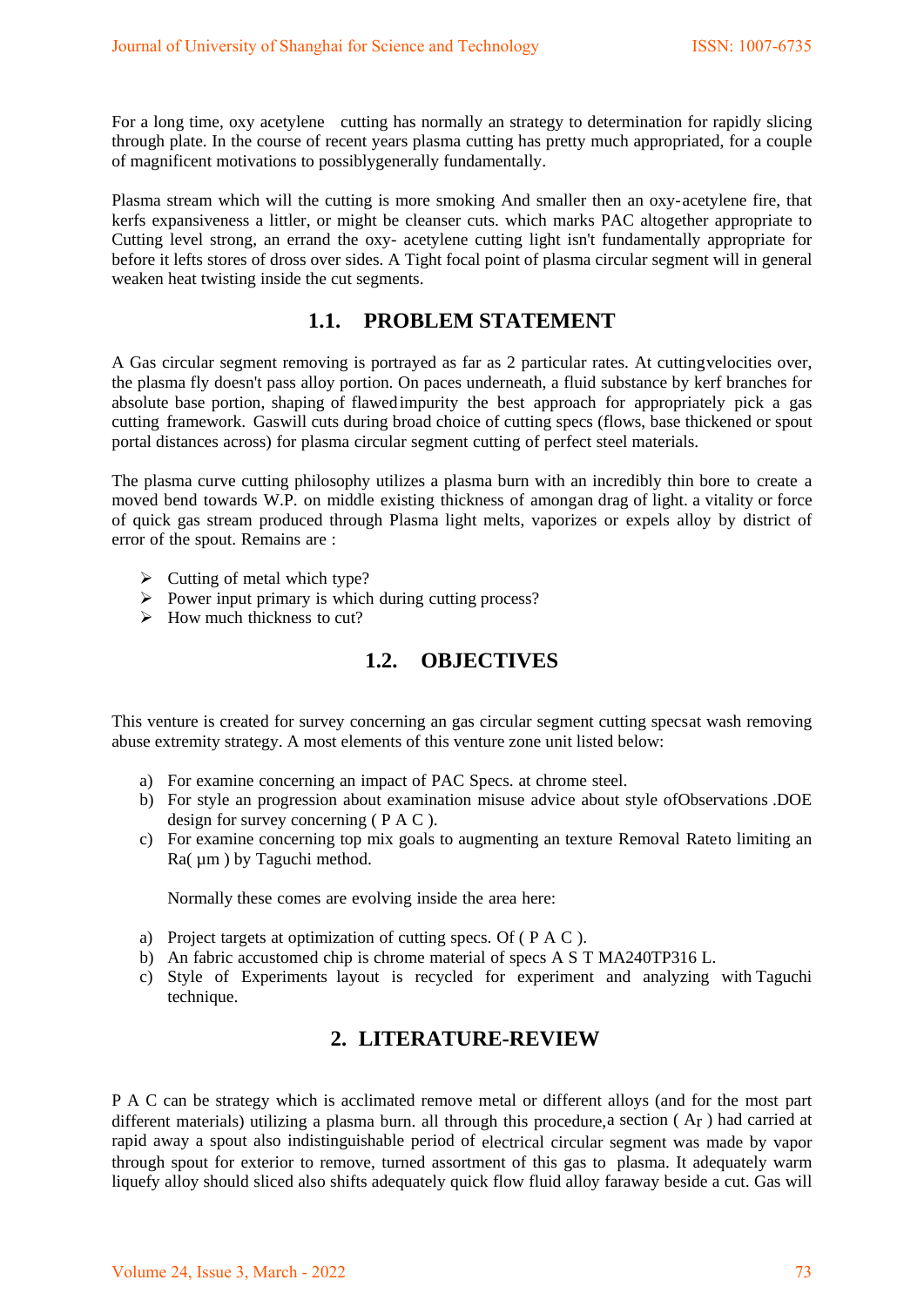even utilized to Gas curve connection also different uses [24].

Gas is normally a ionizing gas. This Gas taken as an unmistakable condition on issue, beside gase, due to particular factors. ionizing alludes for nearness of 1 and a ton of free Electrons, that aren't ensured to A particle or atom. [27].

Arc kind purpose an couple of duration way for deal with creating gas. Initial, an higher voltages and lower current c.k.t was utilized for instate an amazingly next to no high force flash inside the light body, consequently creating a tiny low pocket of plasma gas. this will be referenced because of the pilot circular segment. The pilot curve incorporates an arrival electrical way structured to light. A pilots curve would keep up till it's taken onto vicinity of W.P. however this touches off an premier P A C bend. A gas circular segments unit of estimation hot and unit of estimation at interims the fluctuate of fifteen,000 degrees Celsius.

Alloys similar nuclear number 13 or chrome material type a concoction aggravate that restrains more response, making standard oxy fuel cutting impractical. Plasma cutting, be that as it may, doesn't have confidence in response to figure, thus it will cut nuclear number 13, perfect and the diff. Material. During entirely unexpected gaseous will be utilized to P A C, the overall population nowadays utilize packed gasfor the plasma gas. In many outlets, packed gas is rapidly out there, thus plasma needn't bother with fuel gas and compacted O for operation.

Plasma cutting is at times simpler to tenderfoot for ace, also specialist metals, P A C is a lot quicker then oxy fuel cutting. In any case, to noteworthy areas of metal (1in.or more prominent), oxy fuel keeps on being most prevalent since oxy fuel is by and large speedier and, for heavier plate applications, frightfully high ability power gives are expected to P A C uses [28].

## **2.1. TAGUCHI DESIGN OVERVIEW**

Dr Genichi Taguchi is viewed how preeminent advocator solid factors style, that Associate in Nursing building strategy for item or technique style that spotlights on limiting variety and additionally affectability to clamor. when utilized appropriately, Taguchi styles give a solid and efficient method for arranging item that work methodically and ideally over a spread of conditions.

In solid parameter style, the primary objective is to look out issue settings that limit reaction variety, while altering (or keeping) the technique not off kilter. when we tend to affirm that variables affect variety, we can attempt to see settings for manageable elements that may eitherdownsize the variety, assemble the product unfeeling toward changes in wild (clamor) factors, or both. a route planned with this objective will produce additional steady yield. An item structured with this objective will convey additional reliable execution despite nature allthrough that it is used.

Building learning got the opportunity to direct the choice of things and reactions.

At the point when associations among the board factors region unit most likely or not surely knew, we should dependably pick a style that is equipped for assessing those communications. Minitab will encourage U.S. to pick a Taguchi style that doesn't frustrate co operations of enthusiasm with each other or with main effects.

Clamor factors for the external cluster got the opportunity to try and be meticulously chosen and can might want fundamental experimentation. The commotion levels chose got the chance to reflect the shift of conditions underneath that the reaction variable got the opportunity to keep tough. solid parameter style utilizes Taguchi styles (symmetrical clusters), which grant U.S. to explore a few variables with few runs. Taguchi styles region unit adjusted, that is, no issue is weighted extra or less in Associate in Nursing test, hence allowing components to be investigated severally of each other.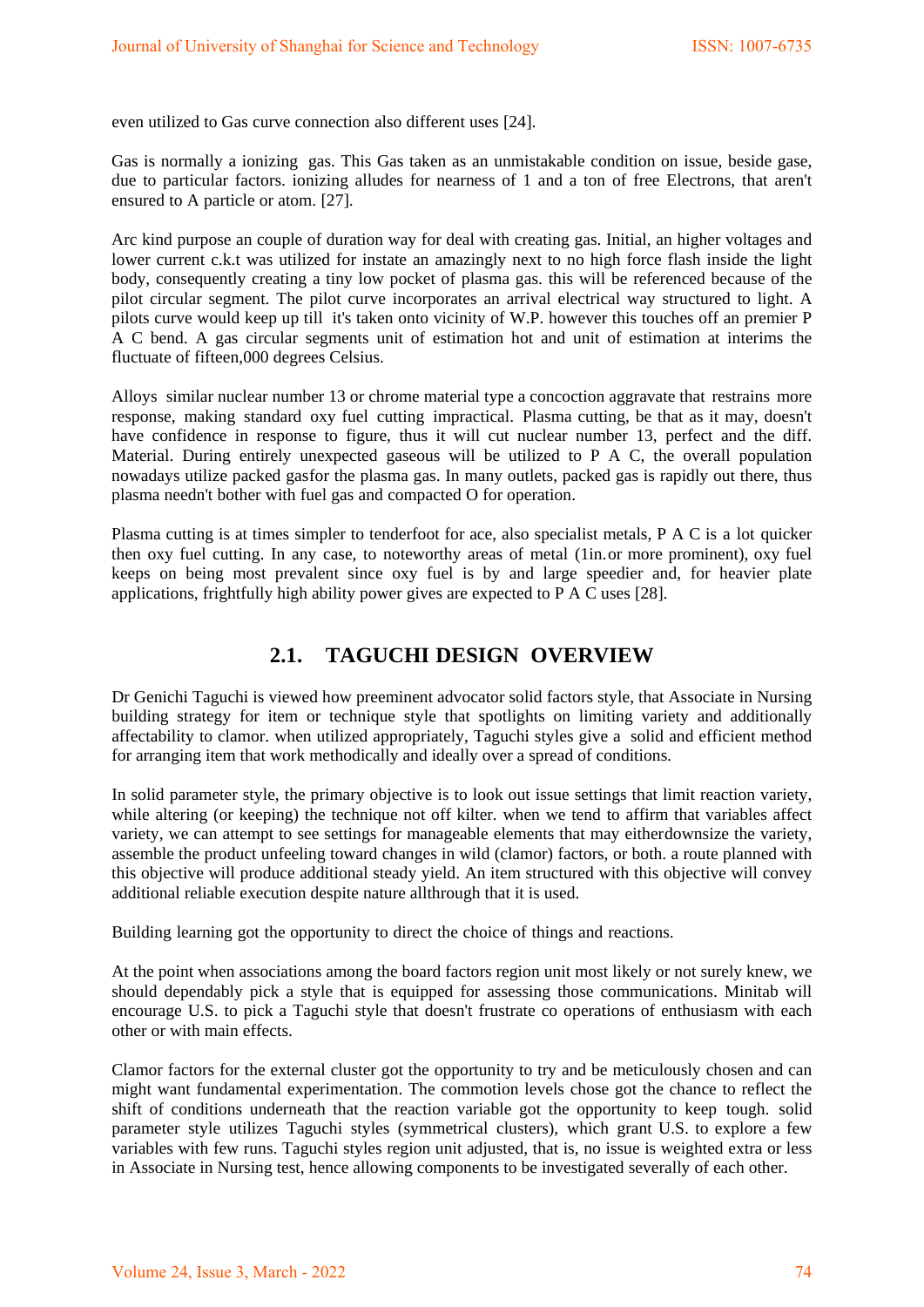M I N I T A B gives both Static and Dynamic reaction tests.

A case of a dynamic reaction trial is Associate in Nursing car quickening test where the signis that the quantity of weight on the throttle and conjointly the yield reaction is vehicle speed. we will in general square measure prepared to turn out a dynamic reaction analyze thru joining an proof issue for style − seems making motion reaction try. An objective to strong analysis search out Associate in Nursing ideal mix of the executives issue settings that come through quality against (obtuseness toward) commotion factors.

- Signal-to-commotion proportions (S/N proportions, which give a proportion of vigor) versus the control factors.
- Means (static plan) or slants (dynamic structure) versus the control factors.
- Standard deviations versus the control factors.

Utilize a outcomes also plots for perceive which components also co operations square measure indispensable and measure anyway that reactions. For an total comprehension impactsthat is prudent for assess S/ N proportions, implies, inclines (dynamic structure).

## **3. MATERIAL AND METHODS**

### **SPECIMEN PREPARATION**

16 analysis examples taking measurement 30x30x12 was set up to trial effort. A substance to analyze example was hardness SS ASTMA240TP316L.Where L represents less contents of Carbon.



### **Fig. 3.1 Test Sample**

### **MATERIAL**

Treated Steel is fundamentally intermittent steel that contains metallic component at 100% or extra through mass. This one expansion of metallic component which provides its particular flawless, consumption opposing properties. The chromium substance permits the development of an intense, follower, undetectable, erosion opposing chromium oxide film on the steel surface.

Table 3.1. Composition ranges for 316 grades of SS.

| Grade C |     |                          | Mn                  | Si.                      | $\mathbf{P}$             | S.                                                                                          | Cr   | Mo   | Ni   | - N                      |
|---------|-----|--------------------------|---------------------|--------------------------|--------------------------|---------------------------------------------------------------------------------------------|------|------|------|--------------------------|
| 316     | Min | $\sim$ $-$               | with the company of |                          | $\mathbf{0}$             | $\mathcal{L}^{\mathcal{L}}_{\mathcal{L}}$ , where $\mathcal{L}^{\mathcal{L}}_{\mathcal{L}}$ | 16.0 | 2.00 | 10.0 |                          |
|         | Max | 0.08                     | 2.0                 | 0.75                     | 0.045                    | 0.03                                                                                        | 18.0 | 3.00 | 14.0 | 0.10                     |
| 316L    | Min | $\overline{\phantom{a}}$ |                     |                          |                          |                                                                                             | 16.0 | 2.00 | 10.0 |                          |
|         | Max | 0.03                     | 2.0                 | 0.75                     | 0.045                    | 0.03                                                                                        | 18.0 | 3.00 | 14.0 | 0.10                     |
|         | Min | 0.04                     | 0.04                | $\overline{\phantom{0}}$ | $\overline{\phantom{a}}$ | $\overline{\phantom{a}}$                                                                    | 16.0 | 2.00 | 10.0 | $\overline{\phantom{a}}$ |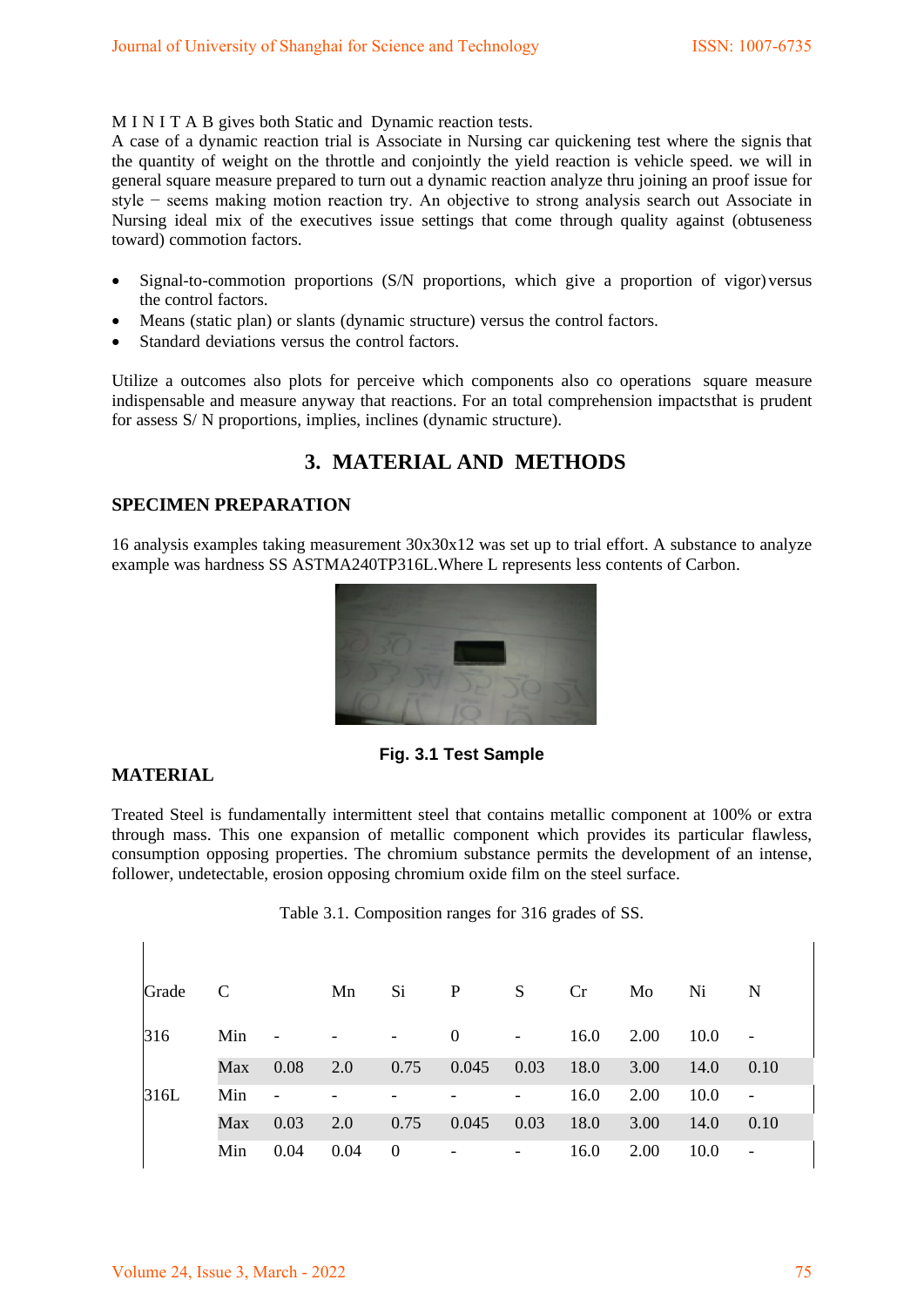| 316H max 0.10 0.10 0.75 0.045 0.03 18.0 3.00 14.0 - |  |  |  |  |  |  |  |  |  |  |  |
|-----------------------------------------------------|--|--|--|--|--|--|--|--|--|--|--|
|-----------------------------------------------------|--|--|--|--|--|--|--|--|--|--|--|

| Grade | Tensile | Strength Yield Str 0.2% Elongation |       | (%Rockwell)  | <b>BBrinell</b> (HB)max |
|-------|---------|------------------------------------|-------|--------------|-------------------------|
|       | (MPa)   | Proof(MPa)                         | in    | $(HR B)$ max |                         |
|       |         |                                    | 50mm) |              |                         |
|       |         |                                    |       |              |                         |
|       |         |                                    |       |              |                         |
| 316   | 515     | 205                                | 40    | כפ           | 217                     |
| 316L  | 485     | 170                                | 40    | 95           | 217                     |
| 316H  | 515     | 205                                | 40    | 95           | 217                     |

Table 3.2 Mechanical properties of 316 grade SS

Great response obstruction in irregular administration for 870°C and in persistent administration to 925°C. Ceaseless utilization of 316 inside the 425~860°C shift isn't embraced if coming about substance compound consumption obstruction is inconceivably vital. Evaluation 316L couldbe a huge amount of confirmation against concoction compound precipitation and might be used inside the more than temperature fluctuates.

Evaluation 316 H had better quality on raised temp. also it generally utilized for auxiliary , weight comprising uses at temp. Higher than with respect to 500°C.EQUIPMENTS

### **Plasma Arc Cutting System**

P A C cutter utilized to cutting, specialist dependably realize gas circular segment cuts (Oxyfuel is normally restricted to metal), a procedure delivers a little warmthaffected zone.

| <b>Technical Features</b> | Machine         |
|---------------------------|-----------------|
| Supply voltage            | 3x400V-<br>50Hz |
| Rated power               | 30 kW           |
| Operating pressure        | 5 bar           |
| Primary fuse              | 16 A            |
| Open circuit voltage      | 260 V           |
| Pilot arc current         | 50A             |

## $T = 11.32 T + 1.5 T$

## **4. DESIGN OF STUDY**

#### **OUTLINE OF WORK**

It is discovered effectively a few work has been depleted MRR and Surface end anyway next to zero effort is complete On advancement of P A C. In this proposal exertion we would probably attempt and build up best worth of M R R and  $(R_a)$ .

We counsel to Construction Partition of B H E L, Bhopal, them prompted that chrome material( 316 L ) constituents zone unit efficiently out there and wide utilized in Plasma Cutting Machine .Taguchi philosophy exploitation style of examinations approach are frequently acclimated enhance a technique There we will for utilize D O E method for demonstrating of MRR at board of trustees strategy and furthermore the various information parameters are taken underneath exploratory examination thus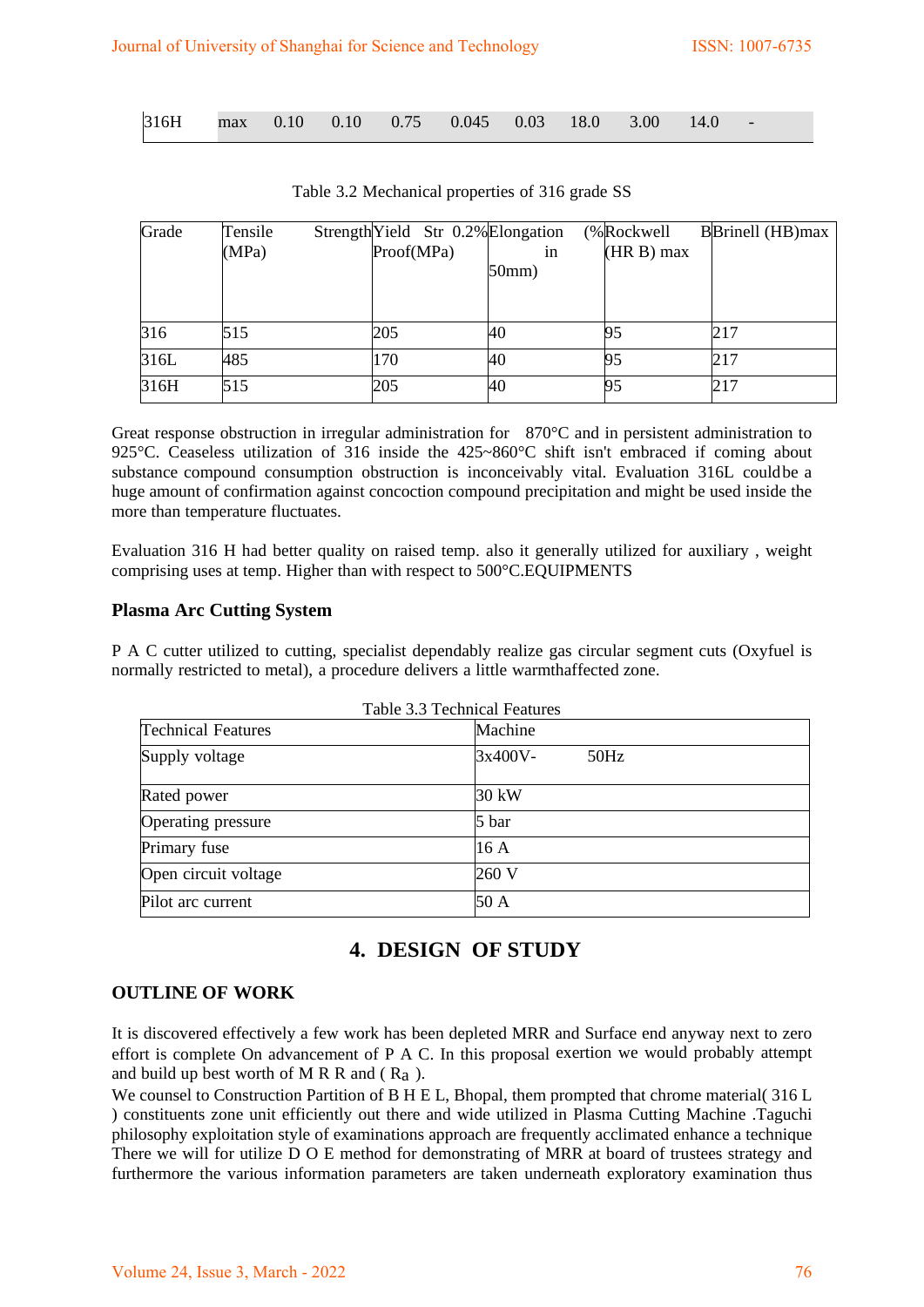model are prepared anyway experimentation work can be performed. The outcomes get are broke down and furthermore the models are made by exploitation MINITAB PC code. i/p specs are,:

- $\triangleright$  Current Flow Rate
- $\triangleright$  Arc Gap
- $\triangleright$  Kerf (width of cut)
- $\triangleright$  Cutting Speed
- $\triangleright$  Material Type and Thickness
- $\triangleright$  Cutting gas Pressure
- $\triangleright$  Voltage

After broad conceptualizing by specialists of Fabrication Division of BHELBhopal.

#### **DESIGN OF EXPERIMENT**

For study about Ra and material Removal Rate is the aim of this research, variableof design are as follows:

- Two levels of Gas press. ( 6.00 Bar and 7.0bar).
- Two levels of Current Flow Rate ( 0150 A and 0200 A).
- Two levels of Cutting Speed ( 0400 mm / min and 0600 mm / min ).
- Two levels of Arc Gap (002mm and 004mm)

To leading a tests, this is chosen for pursue an Taguchi technique for exploratory structure and a suitable symmetrical cluster is to be chosen subsequent to thinking about the above plan factors. Out of the above recorded structure factors, the symmetrical cluster was to be chosen for four plan factors.

Mostly two significant yields were M R R and  $R_a$  a equivalent is chosen how reaction factors to that exploration effort moreover. An impact of variety at information procedure specs would examine on for that 2 specs also trial information would investigated according to Taguchi technique. The accompanying machining parameters were kept fixed.

#### Table 4.1 Fixed Machining Parameters

| S. No. | <b>Machining Parameters</b> | <b>Fixed Value</b>      |
|--------|-----------------------------|-------------------------|
|        | Material Type               | Stainless Steel (316 L) |
|        | <b>Material Thickness</b>   | $12 \text{ mm}$         |
|        | Kerf                        | 5mm                     |
|        | <b>Operating Voltage</b>    | 200 V                   |

#### **SELECTION OF ORTHOGONAL ARRAY ANDPARAMETER ASSIGNMENT**

On each of the 2 levels, 4 parameters are their in this experiment (  $D \circ F$  ) for parameter of  $2^{nd}$  level is two(and level no. is -1).Also, D o F (total) for this experimental analysis is 4. And D o F(total) should be higher than the orthogonal array Do F.

| Parameter                | Unit   | Level 1 | Level 2 | <b>DOF</b> |  |
|--------------------------|--------|---------|---------|------------|--|
| <b>Gas Pressure</b>      | bar    |         |         |            |  |
| <b>Current Flow Rate</b> | ampere | 150     | 200     |            |  |
| <b>Cutting Speed</b>     | mm/min | 400     | 600     |            |  |
| Arc Gap                  | mm     |         |         |            |  |

Table 4.2 Parametric Level Assignment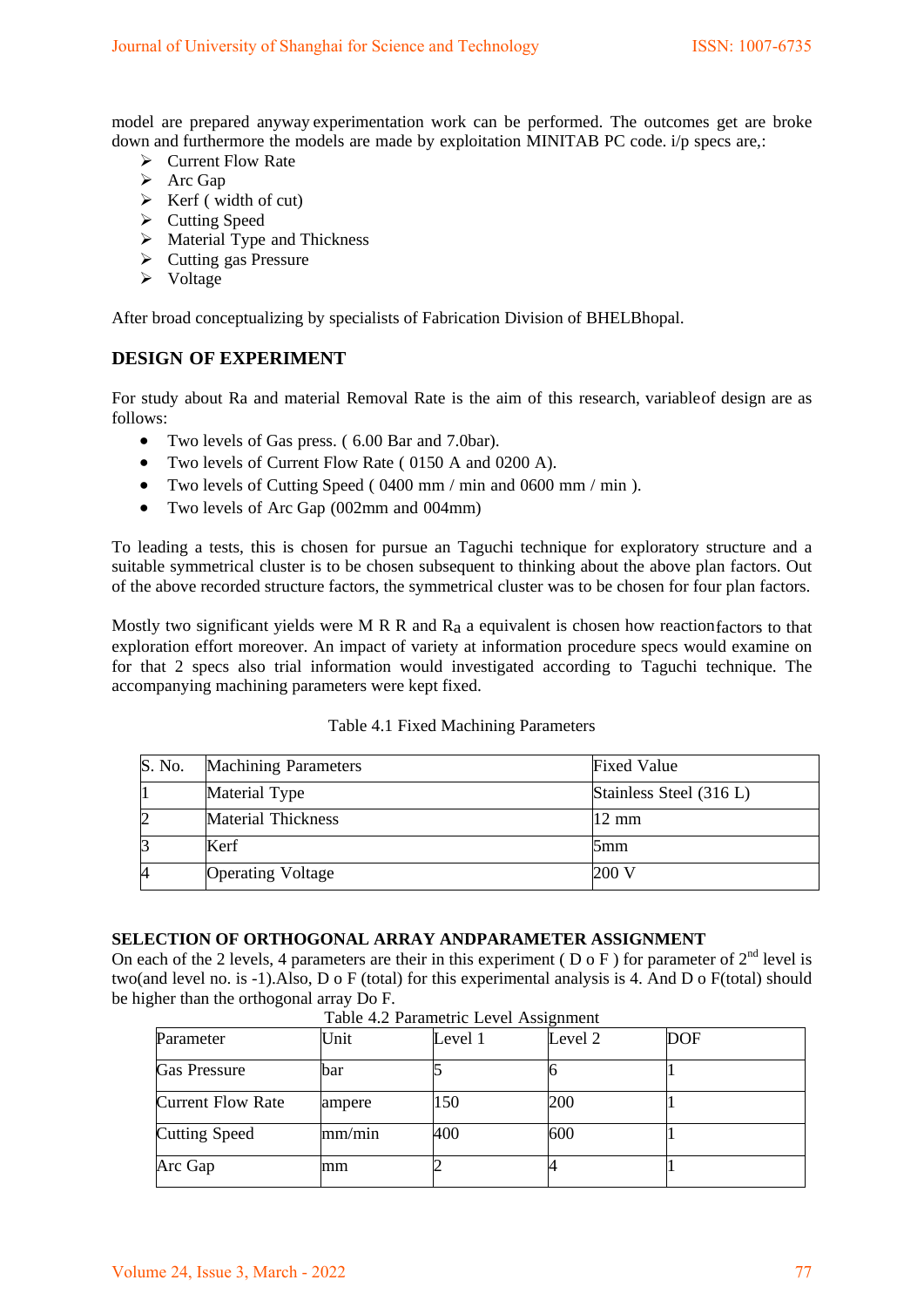**Standard L16 Array with**  $(2^*4)$  **:- Pillar no. 1 2 4 and 8 of L 16 (**  $2^{**}15$ **) Array is used for this** experiment:-

| Runs                     | Gas Pressure   | $\overline{\text{Current}}$ | <b>Cutting Speed</b> | Arc Gap               |
|--------------------------|----------------|-----------------------------|----------------------|-----------------------|
|                          |                |                             |                      |                       |
| b.                       | 1              | ı                           | L                    | $\mathcal{D}_{\cdot}$ |
| 3                        | 1              |                             | າ                    |                       |
| $\overline{\mathcal{A}}$ |                | 1                           | 2                    | 2                     |
| 5                        |                | $\overline{2}$              |                      |                       |
| 6                        |                | 2                           |                      | 2                     |
| 17                       | 1              | $\mathcal{D}_{\mathcal{A}}$ | 7                    |                       |
| 8                        | 1              | $\overline{2}$              | $\overline{c}$       | $\mathcal{D}$         |
| 9                        | $\overline{c}$ |                             |                      |                       |
| 10                       | $\overline{2}$ | 1                           |                      | $\mathcal{D}_{\cdot}$ |
| $\overline{11}$          | $\overline{2}$ | 1                           | 2                    |                       |
| 12                       | 2              |                             | 2                    | 2                     |
| 13                       | 2              | 2                           |                      |                       |
| 14                       | っ              | າ                           |                      |                       |
| $\overline{15}$          | $\overline{c}$ | $\overline{2}$              | $\overline{c}$       | 1                     |
| $\overline{16}$          | $\overline{c}$ | $\overline{2}$              | 2                    | 2                     |

Table 4.3 Experimental Layout in Coded Factor Levels

L 16 (2\*4) Taguchi design of orthogonal array represented by this table, where the L 16 indicates that 16 means runs, meaning of (2x4) defined as that there is 2 levels each with 4 factors.

### **A N O V A (Analysis of Variance)**

A motivation behind an connected science examination of difference ( A N O V A ) for inquire about that style parameter significantly influences the texture expulsion rate and surface unpleasantness. upheld the multivariate examination, the overall significance of the m/c factors by pertinence substance evacuation amount , exterior harshness was researched for work out a ton of precisely the ideal mix of the m/c factors.2 kinds of varieties were available at trial information:

- In treatment variability
- Statement to observation variability

Then A N O V A encourages me for think about inconstancies inside exploratory information. our theory A N O V A list was done by assistance of M I N I T A B 15 programming. The normal misfortune is corresponding for mid formed blunder of Y regards its objective T . The underlying strategies of investigation of fluctuation was created via analyst, life researcher R . A . Fisher inside an Thirties, square measure for the most part alluded to as Fisher's multivariate examination or Fisher's investigation of change, on account of the work of Fisher ' s F - appropriation a s a piece of check connected arithmetic centrality.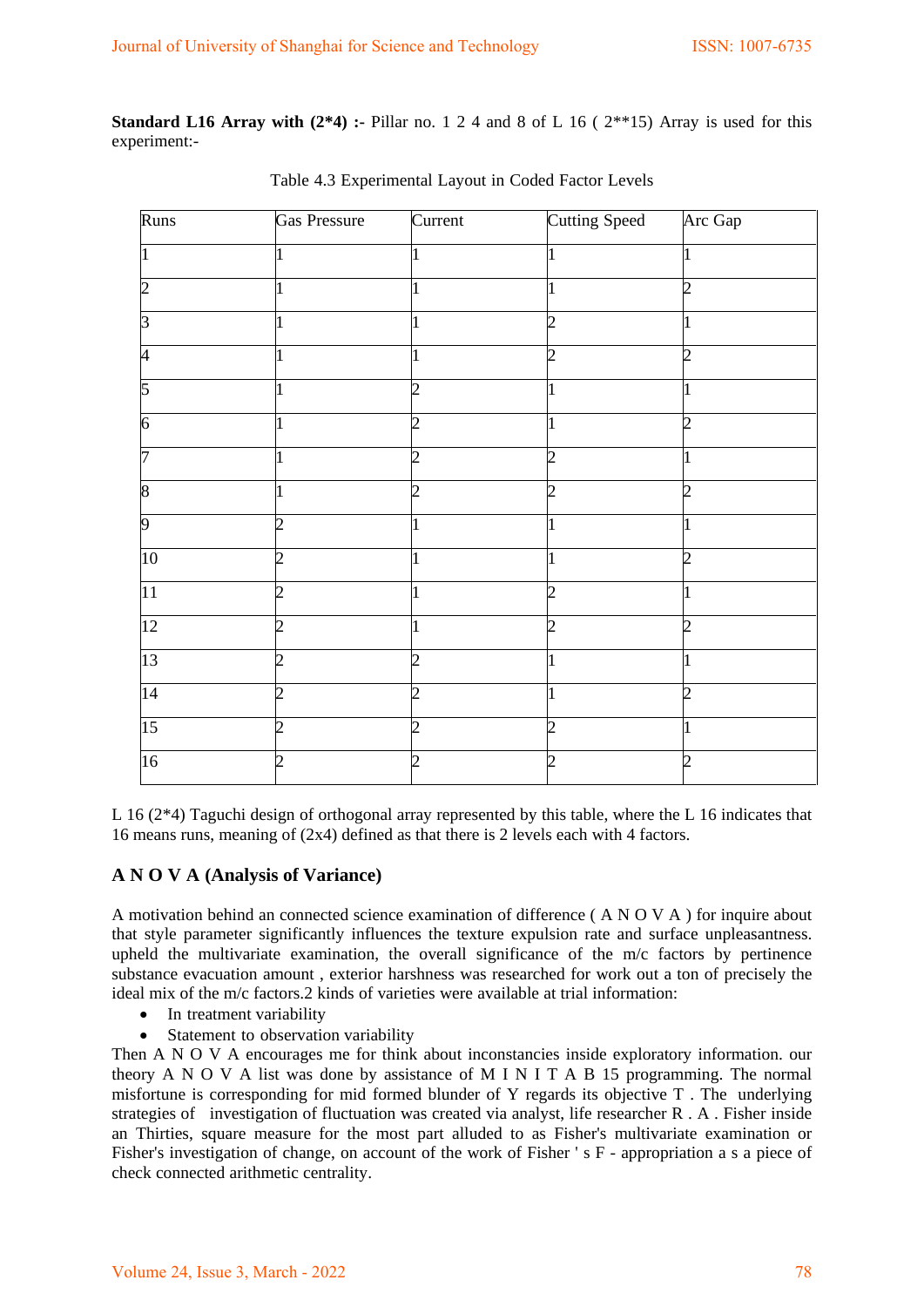### **5. EXPERIMENTAL ANALYSIS**

There are 4 factors and 2 levels for each, shown:

| <b>Control Factors</b>   | Unit   | Level 1 | Level 2 | DOF |
|--------------------------|--------|---------|---------|-----|
| <b>Gas Pressure</b>      | bar    |         |         |     |
| <b>Current Flow Rate</b> | ampere | 150     | 200     |     |
| <b>Cutting Speed</b>     | mm/min | 400     | 600     |     |
| Arc Gap                  | mm     |         |         |     |

Table5.1 Values of variables at different level

As represent above orthogonal array after determined levels and parameters. Parameter data is collecting however it should be not any accident to user, Also according to literature review. Did the analysis as per according to orthogonal array (L 16 ) on P A C m/c no. b/0/2163,also results like M R R and Ra and provides as like table form. When o/p results gets, So as analytically analysis of o/p results was find and graphically also. In which Mini-TAB is used for graphical analysis which indicates relation b/w all parameters. To find donation ofevery factor. For every response then A N O V A of the analyze data should be done.

| ExpNo. Mass    | $\overline{1}$<br>(Before<br>Cutting) | $\overline{2}$<br>Mass<br>(After<br>Cutting) | Mass Loss (g) Time | Taken<br>(Sec) | <b>MRR</b><br>(g/Sec) | Surface<br>roughness<br>$(\mu m)$ |
|----------------|---------------------------------------|----------------------------------------------|--------------------|----------------|-----------------------|-----------------------------------|
| 1              | 90                                    | 61.2                                         | 28.8               | 45             | 0.640000              | 3.834                             |
| $\overline{2}$ | 87                                    | 58.6                                         | 28.4               | 45             | 0.631111              | 3.688                             |
| $\overline{3}$ | 85.4                                  | 56.4                                         | 29                 | 40             | 0.725000              | 4.393                             |
| 4              | 79.05                                 | 49.65                                        | 29.4               | 36             | 0.816667              | 4.679                             |
| 5              | 98.54                                 | 69.74                                        | 28.8               | 40             | 0.720000              | 3.180                             |
| 6              | 79.69                                 | 52.69                                        | 27                 | 36             | 0.750000              | 3.458                             |
| 7              | 102.77                                | 73.87                                        | 28.9               | 36             | 0.802778              | 4.571                             |
| 8              | 99.48                                 | 70.68                                        | 28.8               | 35             | 0.822857              | 3.568                             |
| 9              | 82.63                                 | 56.23                                        | 26.4               | 40             | 0.660000              | 3.255                             |
| 10             | 82.67                                 | 53.77                                        | 28.9               | 39             | 0.741026              | 3.688                             |
| 11             | 72.4                                  | 43                                           | 29.4               | 38             | 0.773684              | 3.951                             |
| 12             | 73                                    | 43.2                                         | 29.8               | 37             | 0.805405              | 3.958                             |
| 13             | 93.45                                 | 64.65                                        | 28.8               | 49             | 0.587755              | 2.352                             |
| 14             | 89.1                                  | 60.9                                         | 28.2               | 47             | 0.60000               | 2.636                             |
| 15             | 86.75                                 | 58.55                                        | 28.2               | 37             | 0.762162              | 3.969                             |
| 16             | 93.27                                 | 64.77                                        | 28.5               | 35             | 0.814286              | 4.123                             |

Table 5.2 Calculation Sheet for MRR and Surface Roughness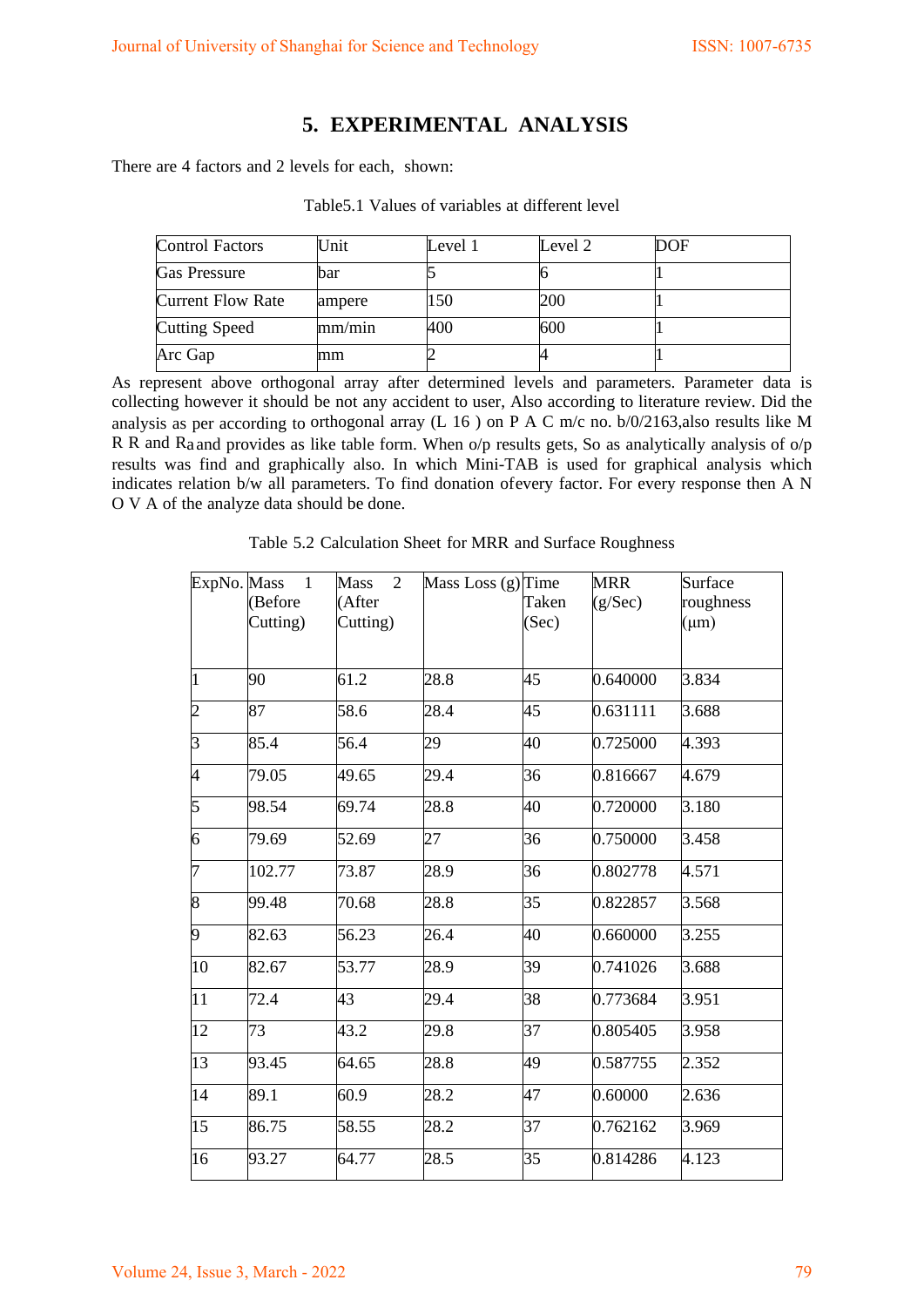| Exp | Pressure       | Current(A) | Speed    | Arc GapMRR     |          | S/N ratio for SR |         | ${\rm S/N}$<br>ratio |
|-----|----------------|------------|----------|----------------|----------|------------------|---------|----------------------|
| No. | (Bar)          |            | (mm/min) | (mm)           | (g/Sec)  | <b>MRR</b>       | Ra (µm) | for SR               |
| 1   | 5              | 150        | 400      | $\overline{2}$ | 0.640000 | $-3.87640$       | 3.834   | 11.6730              |
| 2   | 5              | 150        | 400      | 4              | 0.631111 | -3.99788         | 3.688   | 11.3358              |
| 3   | 5              | 150        | 600      | $\overline{c}$ | 0.725000 | $-2.79324$       | 4.393   | 12.8552              |
| 4   | 5              | 150        | 600      | 4              | 0.816667 | $-1.75910$       | 4.679   | 13.4031              |
| 5   | 5              | 200        | 400      | $\overline{c}$ | 0.720000 | $-2.85335$       | 3.180   | 10.0485              |
| 6   | 5              | 200        | 400      | 4              | 0.750000 | $-2.49877$       | 3.458   | 10.7765              |
| 7   | 5              | 200        | 600      | $\overline{c}$ | 0.802778 | $-1.90809$       | 4.571   | 13.2002              |
| 8   | 5              | 200        | 600      | 4              | 0.822857 | -1.69351         | 3.568   | 11.0485              |
| 9   | 6              | 150        | 400      | $\overline{c}$ | 0.660000 | $-3.60912$       | 3.255   | 10.2510              |
| 10  | 6              | 150        | 400      | 4              | 0.741026 | $-2.60334$       | 3.688   | 11.3358              |
| 11  | 6              | 150        | 600      | $\overline{2}$ | 0.773684 | -2.22873         | 3.951   | 11.9341              |
| 12  | 6              | 150        | 600      | 4              | 0.805405 | $-1.87971$       | 3.958   | 11.9495              |
| 13  | 6              | 200        | 400      | $\overline{2}$ | 0.587755 | $-4.61607$       | 2.352   | 7.4287               |
| 14  | $\overline{6}$ | 200        | 400      | 4              | 0.60000  | -4.43697         | 2.636   | 8.4189               |
| 15  | 6              | 200        | 600      | $\overline{c}$ | 0.762162 | -2.35905         | 3.969   | 11.9736              |
| 16  | 6              | 200        | 600      | 4              | 0.814286 | $-1.78446$       | 4.123   | 12.3043              |
|     |                |            |          |                |          |                  |         |                      |

Table 5.3 Experimental Layout and S/N ratios to MRR and Surface Roughnes (Actual Factor Levels)

### **EXPERIMENTAL RESULTS FOR MRR**



**Graph 5.1 Effects of various factors on S / N Ratio of MRR**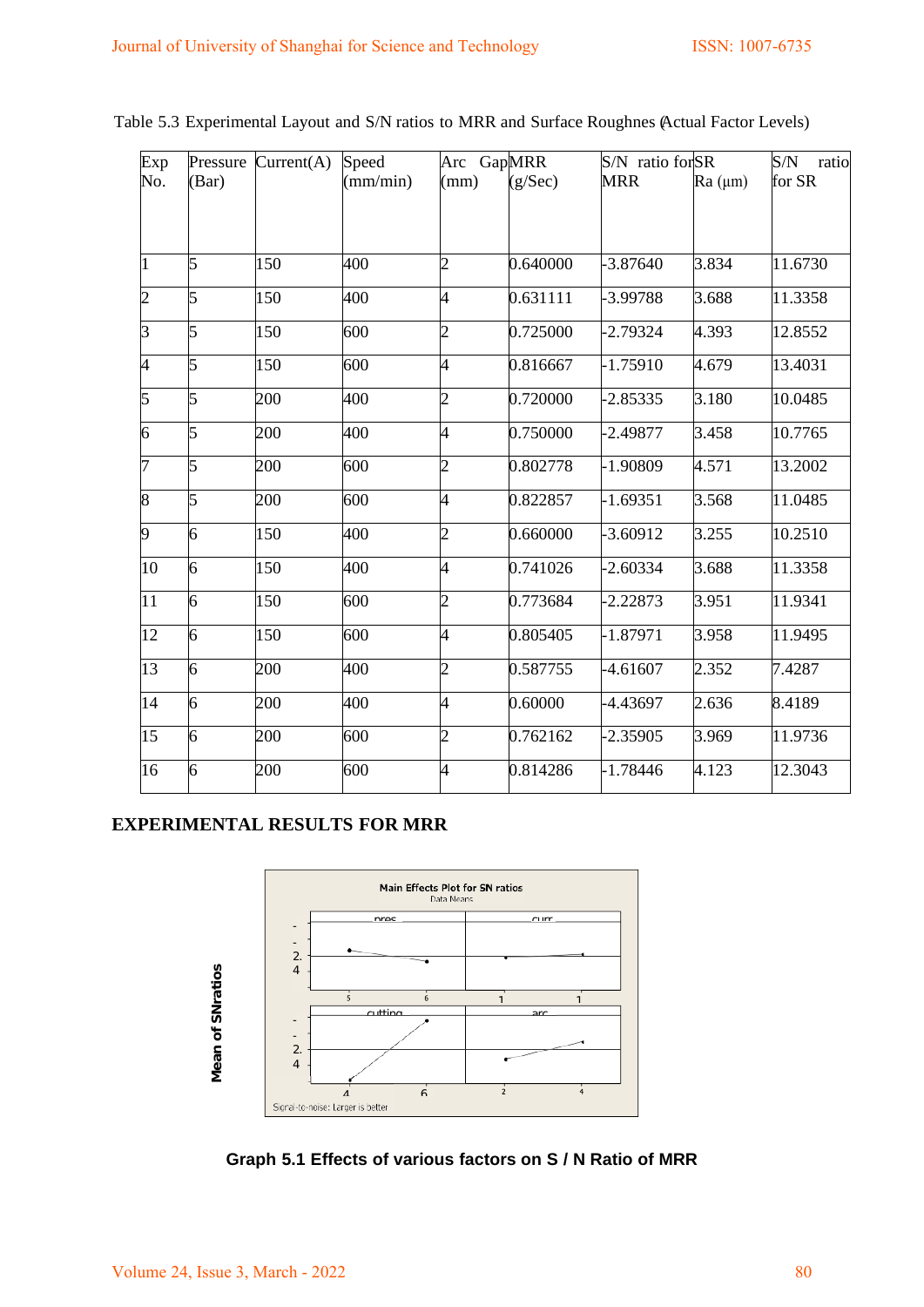### **Main Effect Plot for Mean of MRR**



**Graph 5.2 Effects of various factors on Mean of MRR**

Observing the M R R decrement by decreasing of the gaseous press. On above graphat midpoint of M R R and other factors. Also increment in Current, Cutting speed and Arc Gap with an increase in an  $M \ R \ R$ 

### **EXPERIMENTAL RESULTS FOR SURFACE ROUGHNES**



### **Graph 5.3 Effects of various factors on S / N Ratio of SR**

This graph indicates the change in Ra parameters, Which represents as how the Ra S  $\land$  N ratio increases with increasing current, gas press., where arc gap or Cutting speedincreased, when S / N ratio of Ra decreased.

### **ANALYSISOF VARIANCE ( A N O V A )**

However already defined A N O V A do benefits to determine imp. Factors for you. Table of A N O V A is required for Ra and M R R after literature review. Where M I N I T A B 15 software uses to do statistical calculation.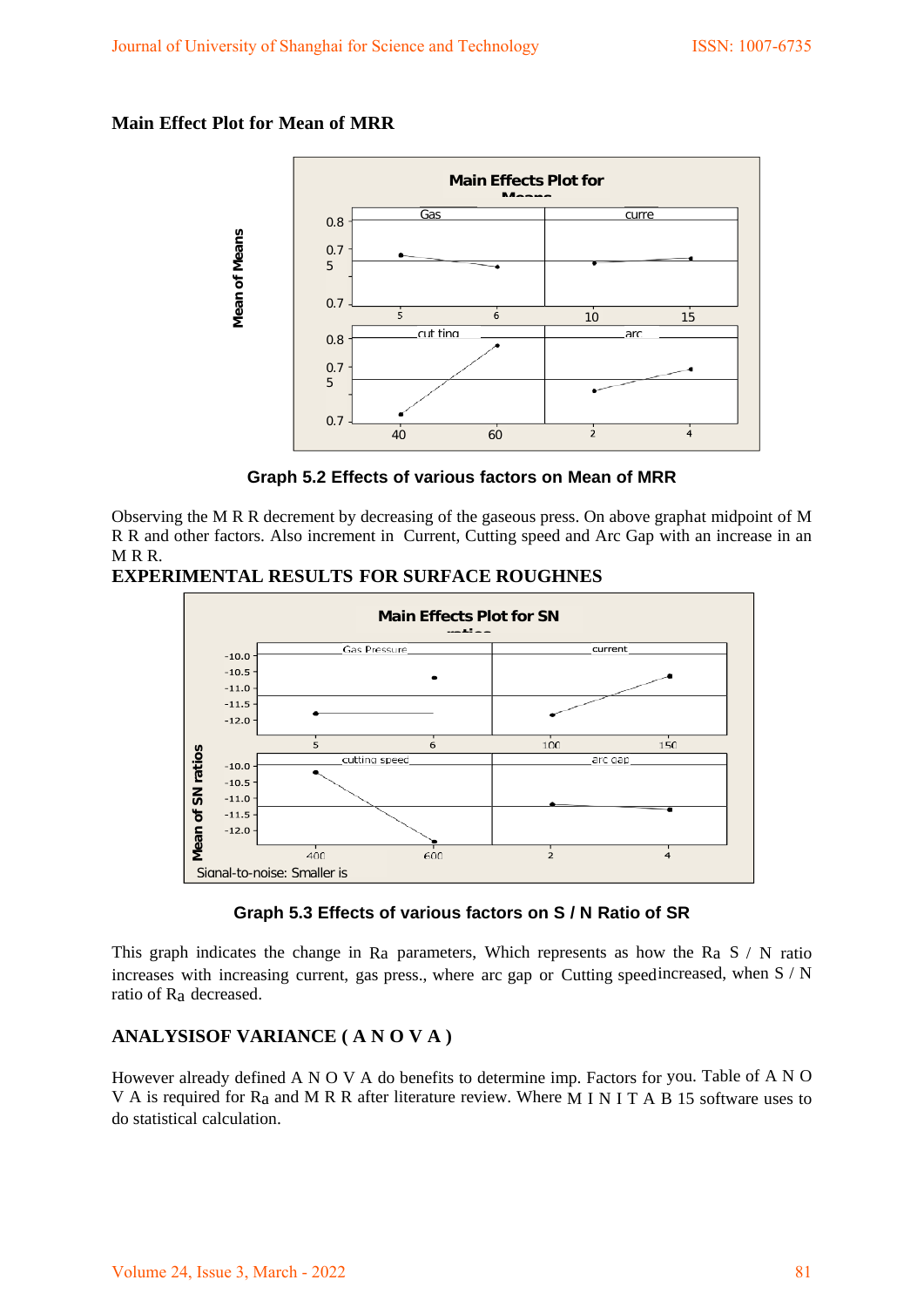| Parameters            | <b>DOF</b> | <b>SS</b> | MS      | F     |       | Contribution |
|-----------------------|------------|-----------|---------|-------|-------|--------------|
|                       |            |           |         |       |       | (%)          |
|                       |            |           |         |       |       |              |
| <b>Gas Pressure</b>   |            | 0.2854    | 0.2854  | 0.68  | 0.427 | 1.92         |
| Current               |            | 0.0223    | 0.0223  | 0.05  | 0.822 | 1.5          |
| Cutting Speed         |            | 9.1295    | 9.1295  | 21.75 | 0.001 | 61.44        |
| Arc Gap               |            | 0.8056    | 0.8056  | 1.92  | 0.193 | 5.42         |
| <b>Residual Error</b> | 11         | 4.6172    | 0.41975 |       |       | 31.07        |
| Total                 | 15         | 14.8601   |         |       |       | 100          |

#### Table 5.4 ANOVA Table for M R R

Table 5.4. represents (A N O V A ) for M R R reply. An necessary knowledge have been required to % affect of every para over Responses . Here Cutting Speed was important model values. Amount bigger then zero.1000 indicate the model termsdon't seem to be vital.

|                       | <b>DOF</b> | SS      | MS      | F     |       | Contribution |
|-----------------------|------------|---------|---------|-------|-------|--------------|
| Parameters            |            |         |         |       |       | $(\%)$       |
| <b>Gas Pressure</b>   |            | 4.7795  | 4.7795  | 5.45  | 0.040 | 12.22        |
| Current               |            | 5.6862  | 5.6862  | 6.48  | 0.027 | 14.53        |
| <b>Cutting Speed</b>  |            | 18.9228 | 18.9228 | 21.58 | 0.001 | 48.36        |
| Arc Gap               |            | 0.0912  | 0.0912  | 0.10  | 0.753 | 0.23         |
| <b>Residual Error</b> | 11         | 9.6452  | 0.8768  |       |       | 24.65        |
| Total                 | 15         | 39.1250 |         |       |       | 100          |

Table 5.5 ANOVA Table for Surface Roughness (Ra)

From table no.5.5, Because of them value of P, which are less than 0.0500, cutting speed , gas Press. And the (current i) are imp. Terms and if value of P larger than 0.0100 shows terms of models are n't imp..A value of P for the Arc gap term has been 0.753000 i.e. not an imp.

### **6. RESULTS**

Optimal points of factors for maximizing M R R are A1B2C2D2 that is

- Gas press.: 05 Bar
- Current: 0150 A
- Cutting Speed: 0600 mm / min
- Arc Gap: 04 mm

Optimal points of factors for minimizing  $(R<sub>a</sub>)$  are A2B2C1D1 that is :

- Gas Press. : 06Bar
- Current: 0150A
- Cutting Speed: 0400 mm/min
- Arc Gap: 002 mm

Afterward acting analysis according to given finest stages for M R R and S R subsequent marks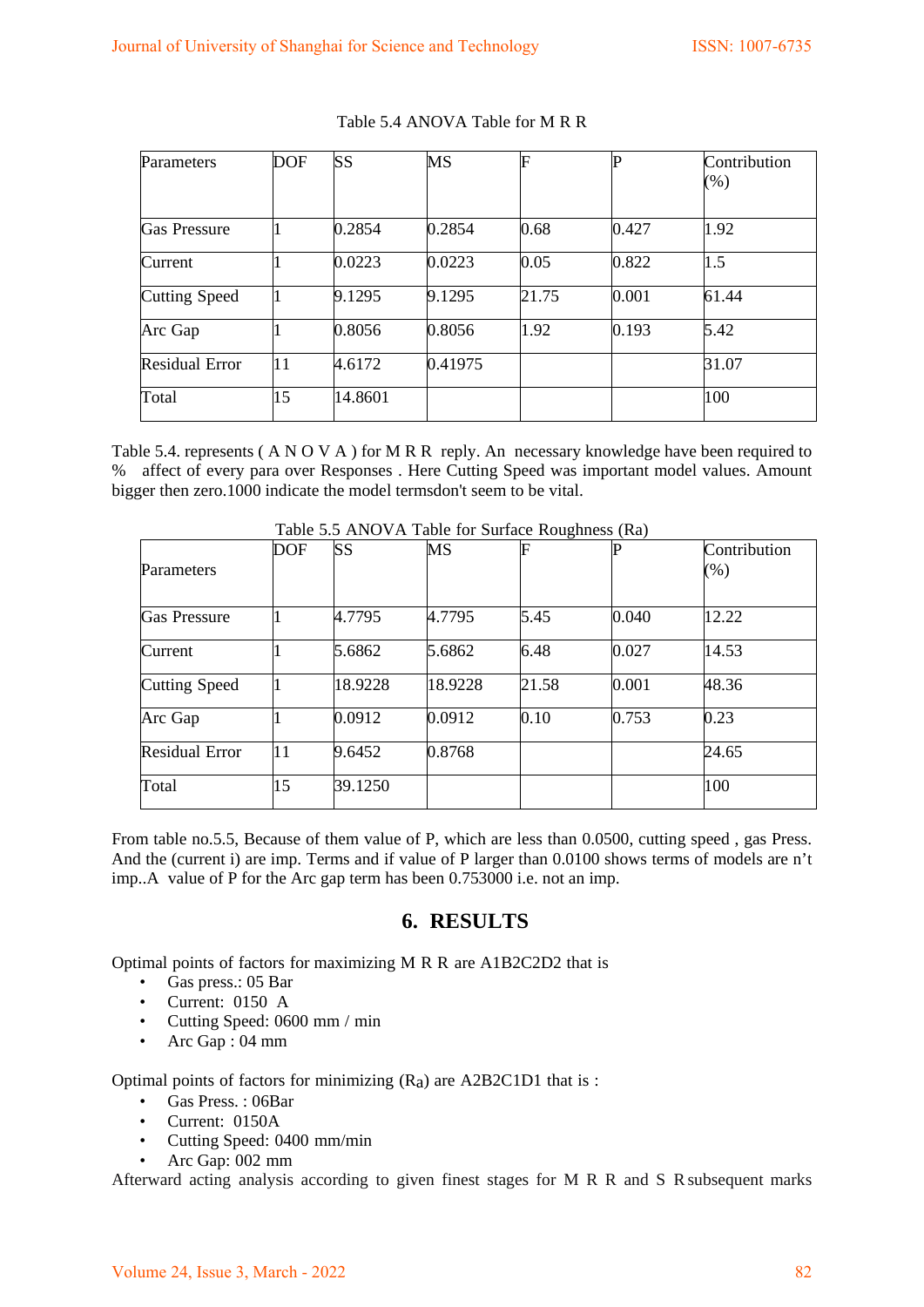gotten:

Table 6.1 Results Before and After Optimization

| MRR $(g/sec)$                  | Predicted value of                        | Experimental result of                       | Percentage                  |
|--------------------------------|-------------------------------------------|----------------------------------------------|-----------------------------|
|                                | $A1B2C2D2 = 0.8264$                       | A1B2C2D2=0.8331                              | $= 0.81\%$                  |
| Surface<br>Roughness $(\mu m)$ | Predicted<br>value<br>$A2B2C1D1 = 2.8006$ | ofExperimental<br>result<br>$A2B2C1D1=2.635$ | of Percentage<br>$= 5.91\%$ |

## **7. CONCLUSION**

- $\triangleright$  P A C theory have exhibited a utilization of Taguchi technique to an enhancement form/c factors o f P A C m/c. The affirmation analyses were led to confirm the ideal factors. This is appeared (M R R ) and  $(R<sub>a</sub>)$  could fundamentally better in the P A C procedure utilizing an ideal level of parameters.
- P A C m/c was broadly used in B H E L, for remove materials, for example, S. S. , Nickle-Based Alloy.
- $\triangleright$  By A N OV A analysis M R R we expect that a few factors were n't doing one of the critical impact .Analysis is on the grounds that we should take huge no. of perceptions or through consideration L 27 Or L 32 symmetrical cluster from three level designs.

## **8. SCOPE OF FUTURE WORK**

A portion of recommendations for modify an outcome incorporate a duplication of an model that could decrease an varieties of information, increment the unwavering quality of records. Recommendation for coming effort:

- 1. Use of P A C framework, include factor, for example, ,Kerf, ,Voltage, point, solid measurement, also alter A.M., for example, metal and bronze at that pointlook at the result obtained.
- 2. Using other approach in a similar material of concentrate to think about the outcomes got, for example, R S M, Gray R a, and GA.
- 3. Analysis to physical computation to different technique at D O E for improvise information and skills.

## **REFRENCES**

- *1)* Asiabanpour Bahram (2009) Optimising the automated plasma cutting process by design of experiments. *Int. J. Rapid Manufacturing, Vol. 1, No. 1,2009.*
- *2)* Mahapatra S S, Patnaik Amar (2006) Optimization of wire electrical discharge machining (WEDM) process parameters using Taguchi method*. International Journal of Advanced ManufacturingTechnology.*
- 3) Hatala Michal Faculty of Manufacturing Technologies of the Technical University of KošiceŠtúrova The Principle of Plasma Cutting Technology andSix Fold Plasma Cutting. *5th International MultidisciplinaryConference*.